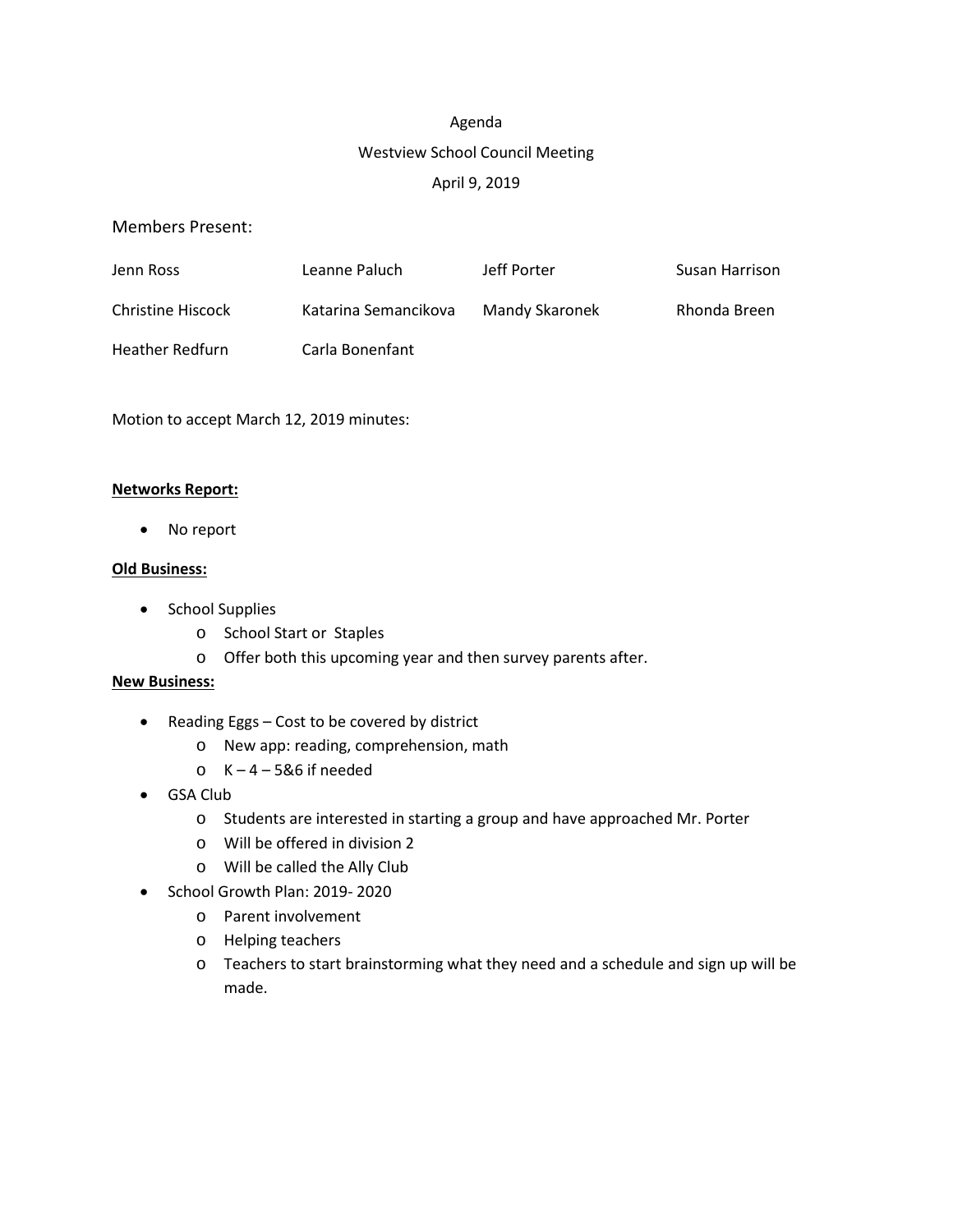# Agenda Westview School Parents Association Meeting April 9, 2019

#### **Motion to accept March 12, 2019 minutes:**

### **Treasurers Report**

Playground: \$21 342.79 Casino: \$58 375.48 Regular: \$1839.89

#### **Requests for Funding**

Requestor: Catherine Aasen

- Floating Fun Program Discovery Center
- Grade 2: \$3/ student plus bussing
- $\bullet$  \$66 + bussing

Motion: Christine Hiscock Second: Susan Harrison

Requestor: Catherine Aasen & Shawna Palmer

- Heritage Shipyard
- Grade ½ & Grade 2
- \$6.50/ student plus bussing
- Total:  $\sim$ \$260.00 + bussing

Motion: Jenn Ross Second: Mandy Skaronek

Requestor: Connie-Lee Heath

- Hot lunch program renewal
- ~\$350 for the 2019/2020 school year

Motion: Katarina Semancikova Second: Rhonda Breen

Requestor: Riva Walters

- Crane Lake Wetland Field Program
- Grade 5K & 5/6L
- Cost 2 Busses

Motion: Leanne Paluch Second: Rhonda Breen

Requestor: Donna McCullough

- Discovery Center 2 programs for PAT science
- Grade 6 Air & Flight Science Review & Forrest science review
- $\bullet$  \$168 + bussing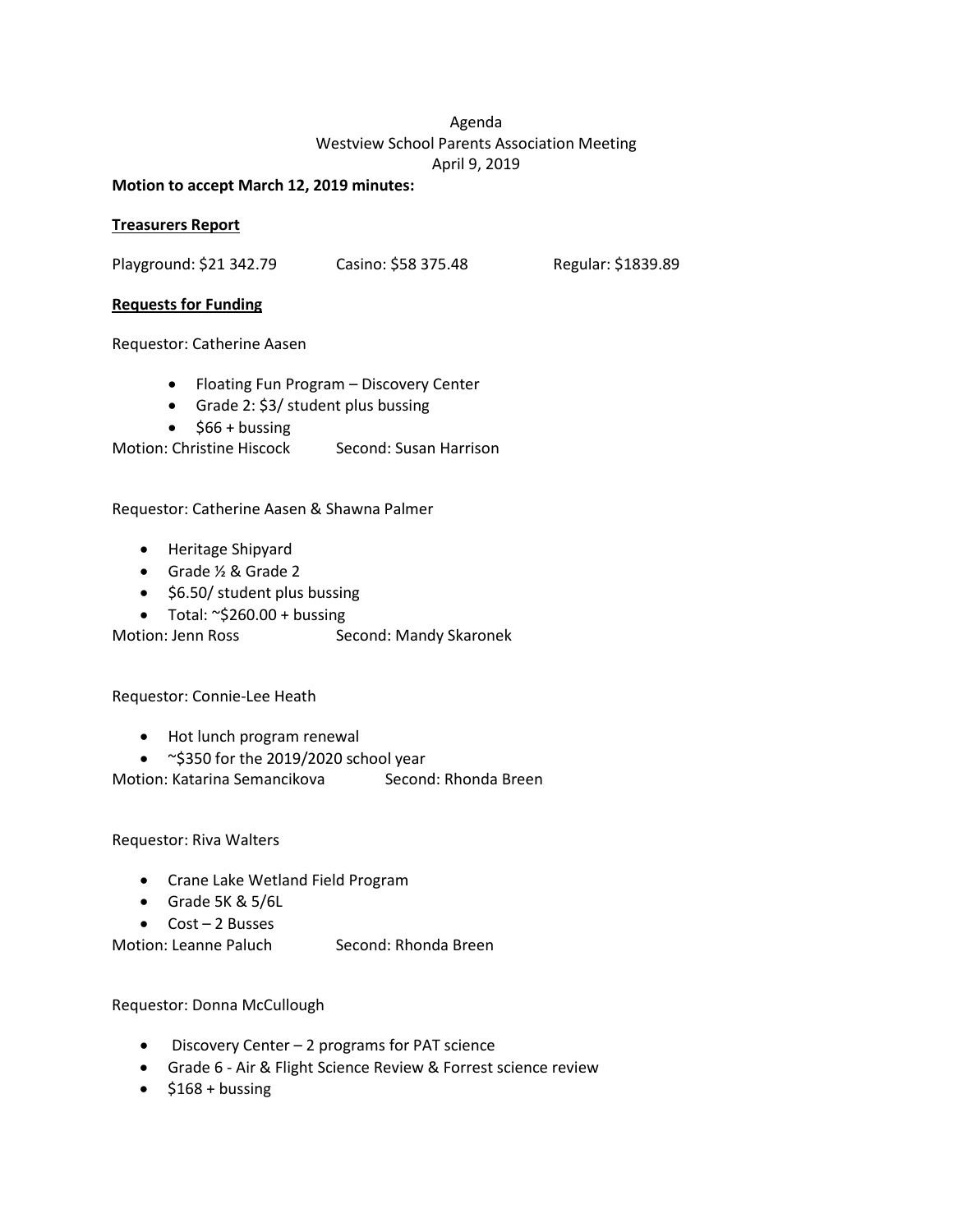Motion: Susan Harrison Second: Jenn Ross

Requestor: Riva Walters & Donna McCullough

- Heritage Park Fort of the Forks
- Grade  $5 & 5/6$
- $\bullet$  \$178.50 + bussing

Motion: Rhonda Breen Second: Mandy Skaronek

Requestor: Carla Bonenfant & Heather Redfurn

- Keep & Kindergarten
- Large LED light panel (light box) transparent materials for the light ox. Marble run, pattern books, alphabet materials, building materials, stencils, sequencing puzzle, sensory table, counters, board games
- Enrichment centers & indoor recess materials
- \$3140.32

Motion: Mandy Skaronek Second: Rhonda Breen

Requestor: Dawn Sudom

- ECDP
- Learning Resources Luna 2.0 Projection Camera

Motion: Susan Harrison Second: Jenn Ross

Requestor: Mandy Skaronek

- Jersey's for Basketball with reverse colors
- Craig needs to research what he wants and present a formal request

#### **Breakfast Program**

• Second Shopper – Leanne Paluch

**Fundraising**

• Growing Smiles – cash & cheque to office (Lorie tracking and passing onto Rhonda daily)

**Hot Lunch**

• Looking for different options for next year.

**Old Business**

- Movie nights this Thursday Div 2
	- o Need sign up for volunteers
	- o Popcorn, chaperones
- Literacy Program
	- o Parent Council cannot fund this. Too much money to commit to and no concrete plan to raise the money.
- Spring BBQ for students only
	- $\circ$  May 24<sup>th</sup>
- family night move to future meeting plan for June